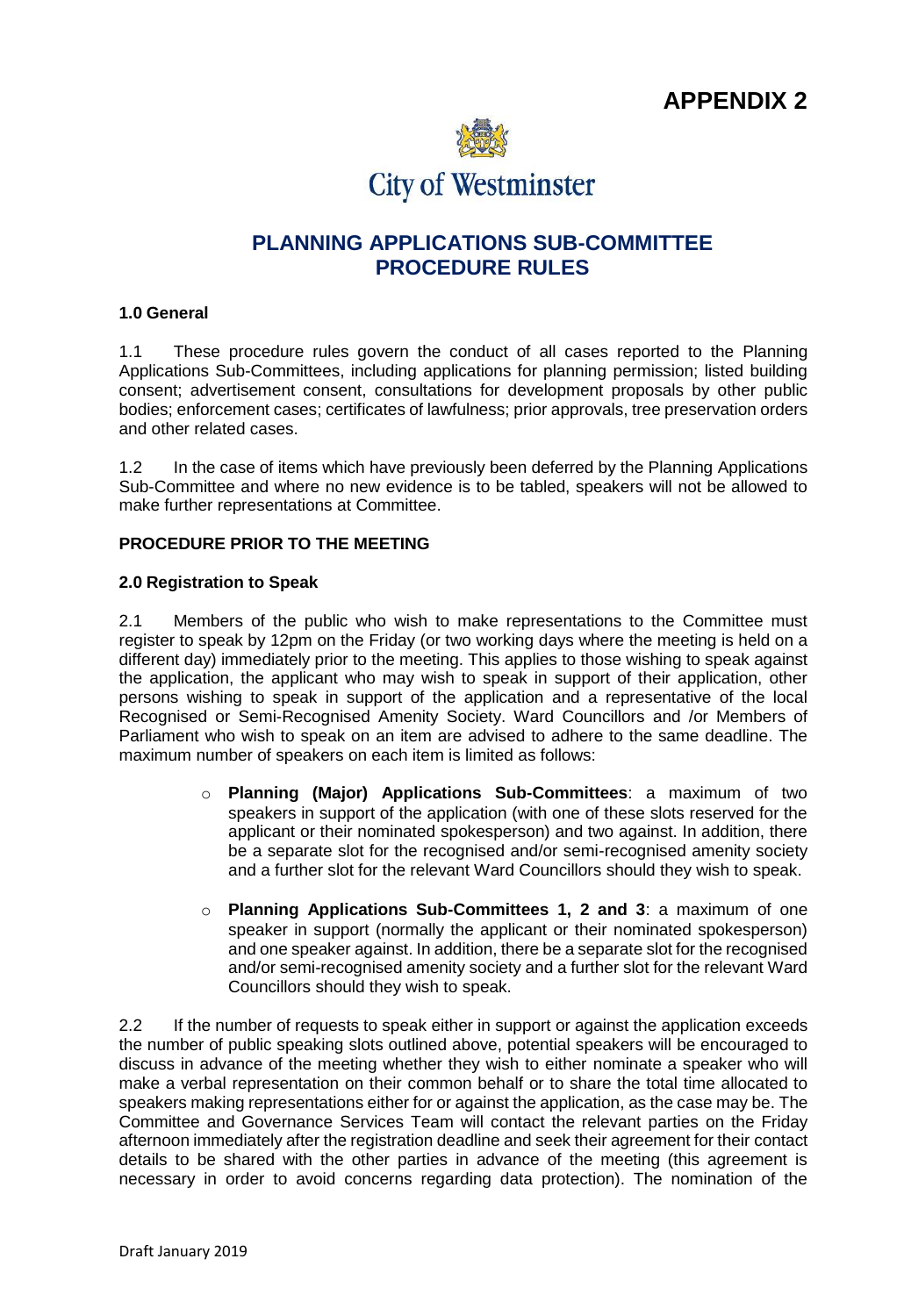spokesperson or clarification that the time will be shared between the speakers would need to be received by the Committee and Governance Services Team by the following Monday at 12pm (i.e. the day immediately before the Committee meeting). Where agreement cannot be reached between the parties on a nominated spokesperson (for example where objectors have different concerns) or for the time to be shared; it is proposed that the Chairman, in conjunction with the Presiding Officer, may choose to agree to a random selection process (a ballot) to determine who will speak.

2.3 The Council's Committee and Governance Services Team will notify those parties who are eligible to speak and notify the other interested parties that they will not be permitted to speak however they can attend the meeting to hear the discussion. Interested parties may also wish to contact their Ward Councillors and request that they make representations on their behalf however if such requests by Ward Councillors are made after the Friday deadline they will need to be submitted directly to the Chairman for agreement. Committee and Governance Services will provide the final list of speakers to the Committee Chairman and presiding officer by close of business on Monday (the day immediately before Committee).

2.4 The period for registration of interest in speaking will only commence after the case has been listed on a Committee agenda, published online 5 working days in advance of the meeting (i.e. any requests to speak included in a written representation on the application or direct contact with officers or Members will not override the formal registration process). The case will not be deferred to another Committee date if an interested party is not available to speak at the Committee meeting however they may ask a representative to speak on their behalf if appropriate.

# **3.0 Documents & Written Representations**

3.1 Written representations received prior to the completion of the committee report will be referred to within the report. Representations received after the report is published will be reported verbally to the Planning Applications Sub-Committee, with copies of the representations sent to the Committee Members at close of business on the Thursday immediately prior to the Committee meeting where received by the planning case officer by 2pm that day and copies of any further representations received by the planning case officer after this time but in advance of the meeting will be presented to the Committee Members at the meeting.

3.2 Registered speakers (including the applicant), the Recognised or Semi-Recognised Amenity Society and Ward Councillors may only make verbal representations. No further written representations may be presented at the meeting and it will not be possible to use visual presentations to show photographs, drawings or other materials.

# **PROCEDURE DURING THE MEETING**

# **4.0 Chairman's introduction**

4.1 The Chairman will introduce the officers and Committee Members. The meeting shall only take place if it is quorate $(i)$ .

# **5.0 Agenda Order**

5.1 Agenda items will be heard in accordance with the order advertised on the agenda, however the Chairman will normally request that the agenda order be altered where interested persons/organisations have registered to make verbal representations on an application.

# **6.0 Apologies**

6.1 The Chairman will report any apologies received or substitutions made to the Committee membership $_{(ii)}$ .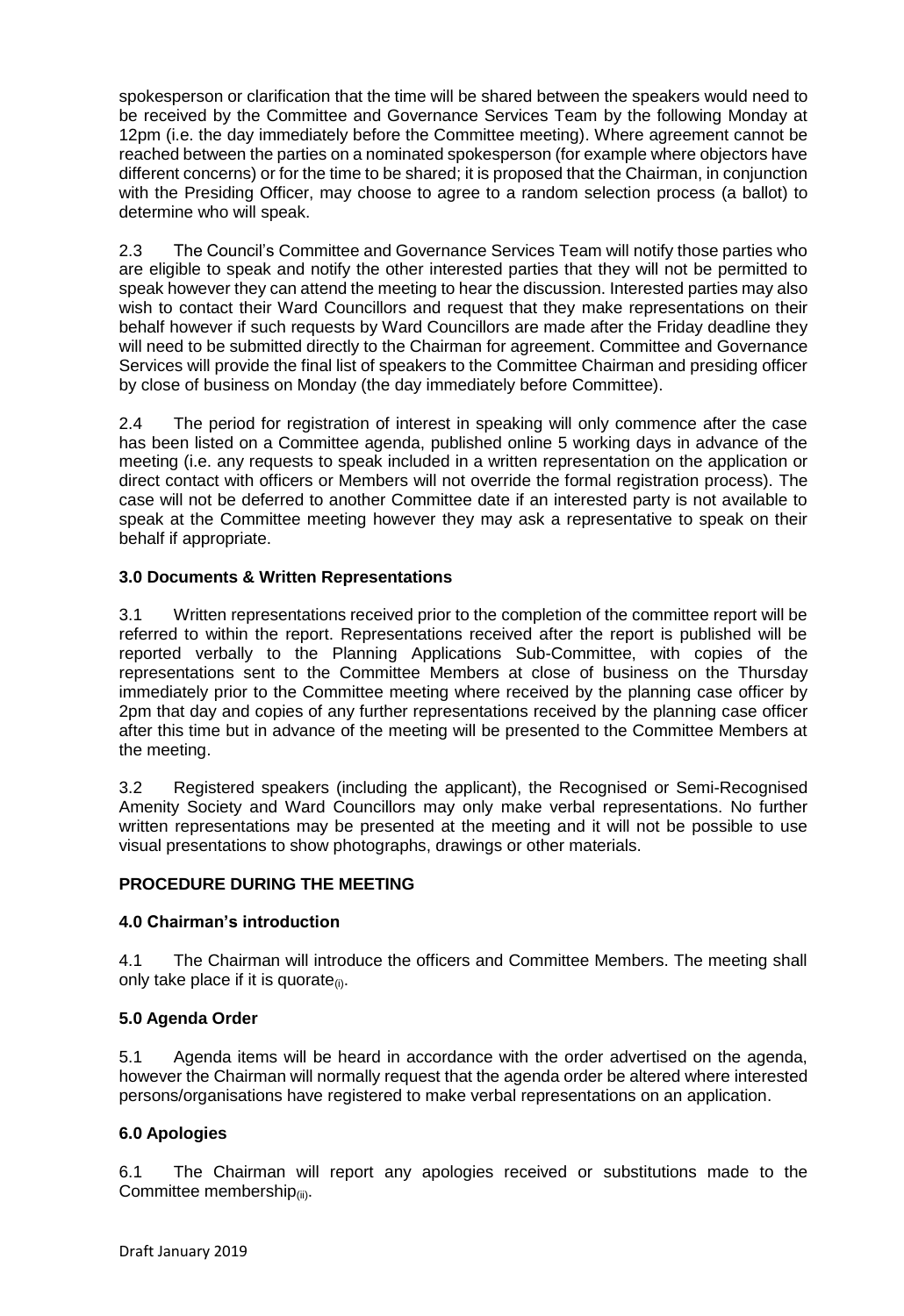# **7.0 Declarations**

7.1 The Chairman will ask the Committee Members and any visiting Ward Councillors whether they have any interests to declare in accordance with the Code of Conduct. Members will state clearly the nature of any interest and whether the interest is 'personal', or 'personal and prejudicial'. Committee Members with prejudicial interests will be required to leave the room for the duration of the relevant item, though they may make representations to the Committee before leaving the room.

## **8.0 Minutes**

8.1 The Chairman will ask the Committee whether the minutes of the previous meeting can be signed as a correct record of proceedings(iii).

#### **9.0 Officer's Presentation**

9.1 At the beginning of each substantive item, the planning officer will provide a brief introduction to the case using drawings, photographs and other documentation as may be necessary, summarise the key issues for consideration and refer the Committee to any late amendments to the report.

#### **10.0 Representations**

10.1 The Chairman will invite those registered to make representations to the Committee to speak. Those speaking in support of the application (namely the applicant followed by any other supporters) will be heard first, followed by those speaking against the application. The local recognised or semi-recognised Amenity Society will be asked to speak next and interested local Ward Councillors or Members of Parliament will be heard last.

10.2 Each speaker will be allowed three minutes to make representations (except where the number of requests to speak either for or against the application exceeds the designated number of speaking slots and parties have agreed to share the maximum time allowed for speakers for or against the application), after which time they must then re-take their seat in the gallery. In the case of Ward Councillors, they may sit adjacent to the Committee). Representations must relate to material planning considerations, they must pertain to the item before the committee and in general no new issues beyond those raised in the written submissions already made in respect of the planning application should be raised.

# **11.0 Officer's response**

11.1 When the Committee has heard from all of the speakers on an item, the planning officer will respond to any new issues raised by the speakers. Committee Members may put questions to the planning officer (and other Council officers present) in relation to the details of the case, the issues raised by the speakers and the officer's recommendation. The planning officer may provide further clarification relating to the application, planning policies, procedures and legislation, where necessary.

#### **12.0 Views and Voting**

12.1 When no further questions are to be put to the planning officer, the Chairman will then ask Committee Members to discuss their views on the application.

12.2 If a Committee Member proposes a decision be taken which is contrary to that recommended by the planning officer; proposes additional conditions or informatives be attached to a decision; or proposes deferral of an item, the Committee Member must state clearly the reason for this proposal.